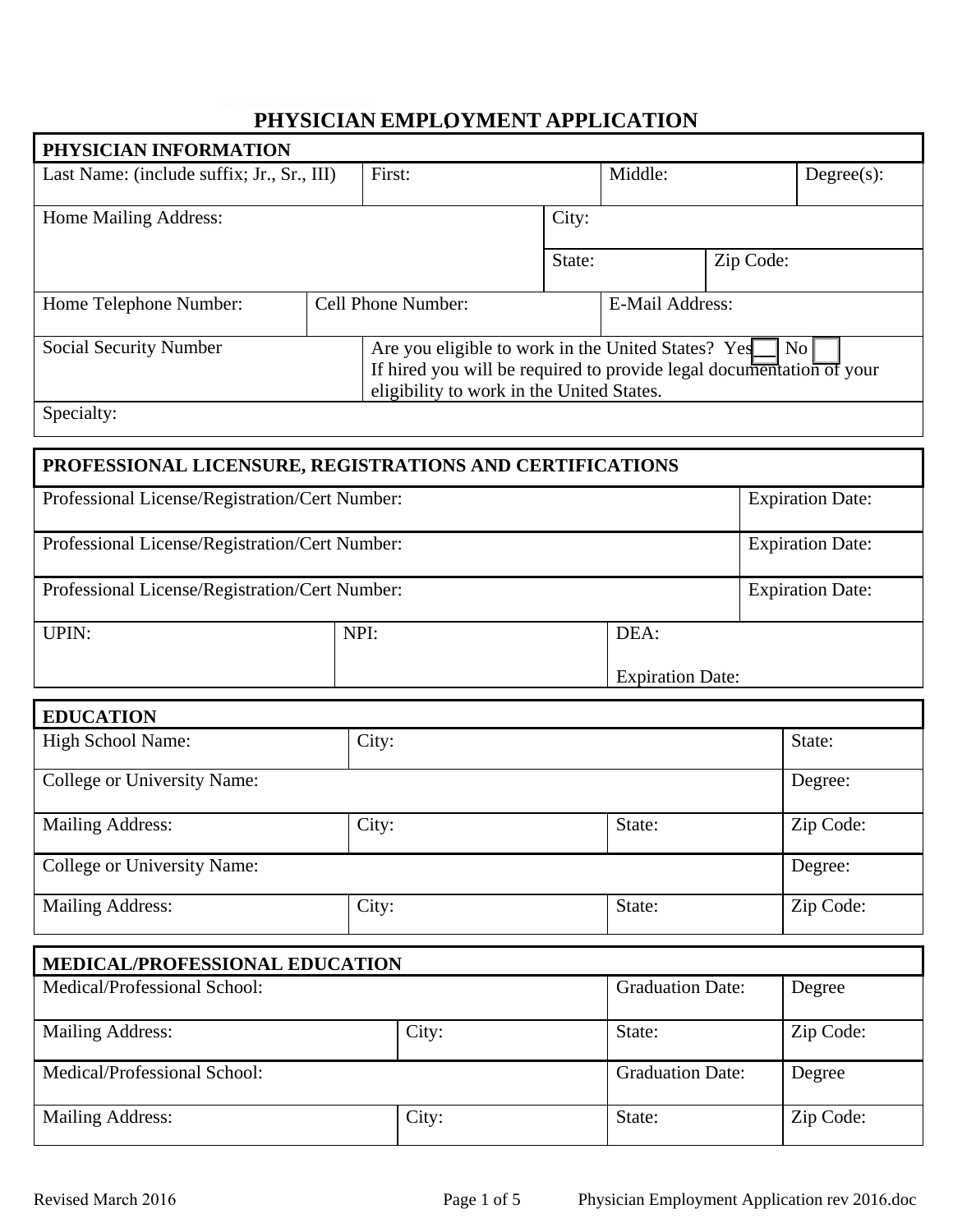| MASTER DEGREE PROGRAM OR POST GRADUATE EDUCATION |         |      |              |           |
|--------------------------------------------------|---------|------|--------------|-----------|
| Institution:                                     | Address | City | <b>State</b> | Zip Code: |
| Program or Course of Study:                      |         |      |              |           |

| <b>RESIDENCIES</b> – use extra sheets if necessary                                                      |                      |                           |                   |  |  |  |
|---------------------------------------------------------------------------------------------------------|----------------------|---------------------------|-------------------|--|--|--|
| Institution:                                                                                            | <b>Phone Number:</b> | Fax Number:               | Program Director: |  |  |  |
| <b>Mailing Address:</b>                                                                                 | City:                | State:                    | Zip Code:         |  |  |  |
| Type of Residency:                                                                                      | Specialty:           | From:                     | To:               |  |  |  |
| Did you successfully complete the program?                                                              | Yes<br>No            | (If "No", please explain) |                   |  |  |  |
| Institution:                                                                                            | Phone Number:        | Fax Number:               | Program Director: |  |  |  |
| <b>Mailing Address:</b>                                                                                 | City:                | State:                    | Zip Code:         |  |  |  |
| Type of Residency:                                                                                      | Specialty:           | From:                     | To:               |  |  |  |
| (If "No", please explain on separate sheet.)<br>Did you successfully complete the program?<br>Yes<br>No |                      |                           |                   |  |  |  |

| FELLOWSHIPS - use extra sheets if necessary |               |             |                   |
|---------------------------------------------|---------------|-------------|-------------------|
| Institution:                                | Phone Number: | Fax Number: | Program Director: |
| <b>Mailing Address:</b>                     | City:         | State:      | Zip Code:         |
| Course of Study:                            |               |             |                   |
| Institution:                                | Phone Number: | Fax Number: | Program Director: |
| <b>Mailing Address:</b>                     | City:         | State:      | Zip Code:         |
| Course of Study:                            |               |             |                   |

| <b>BOARD AND OTHER CERTIFICATIONS</b> – use extra sheets if necessary |           |                             |  |  |  |
|-----------------------------------------------------------------------|-----------|-----------------------------|--|--|--|
| Issuing Board/Entity and State Issued                                 | Specialty | Expiration<br>Date (if any) |  |  |  |
|                                                                       |           |                             |  |  |  |
|                                                                       |           |                             |  |  |  |
| Other Type:                                                           |           | Expiration                  |  |  |  |
| Other Type:                                                           |           | Expiration                  |  |  |  |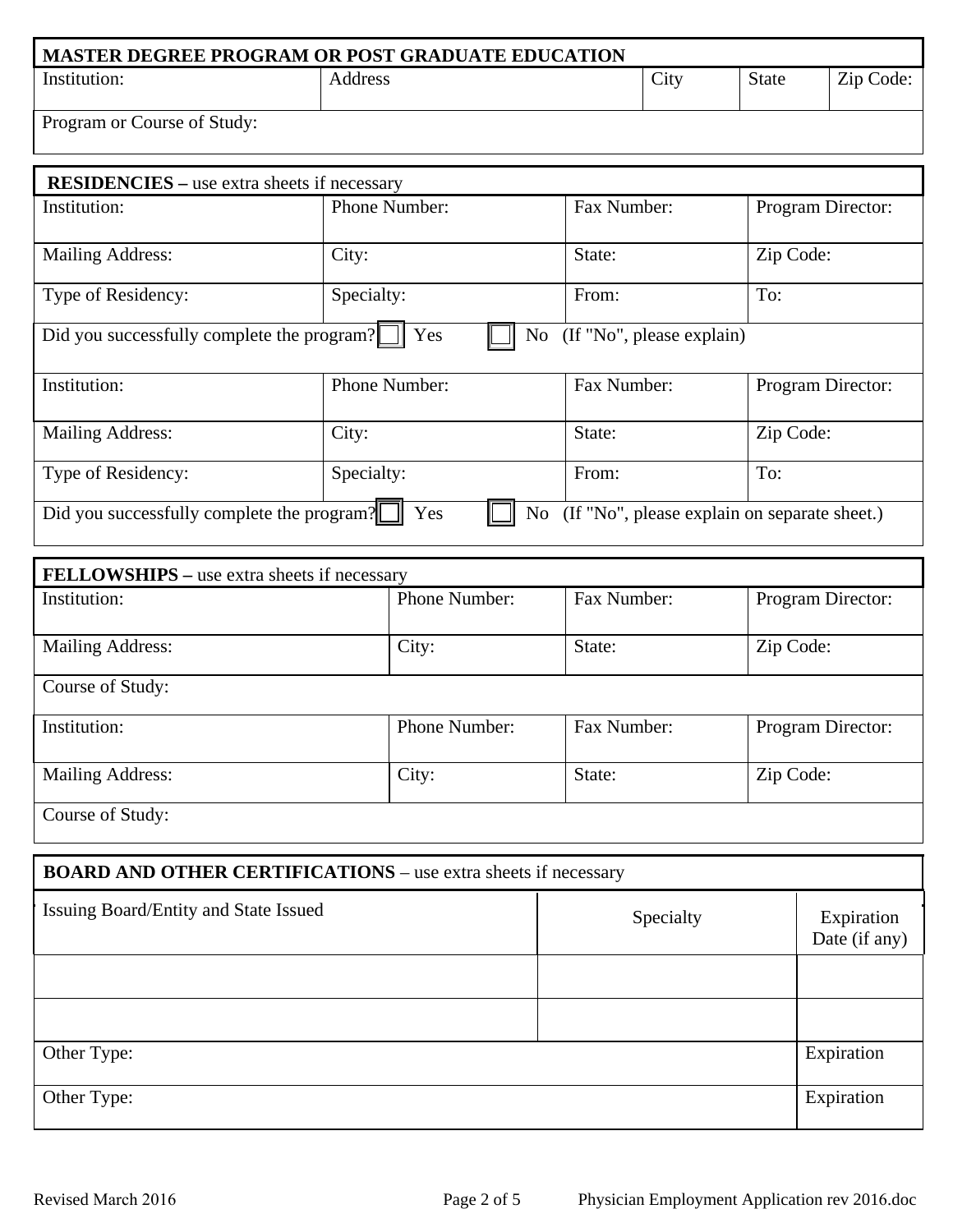| <b>WORK HISTORY</b>                                                                                             |                                           |        |                   |                   |     |  |
|-----------------------------------------------------------------------------------------------------------------|-------------------------------------------|--------|-------------------|-------------------|-----|--|
| Chronologically list all work history activities since completion of professional training. Use extra sheets if |                                           |        |                   |                   |     |  |
| necessary.                                                                                                      |                                           |        |                   |                   |     |  |
| Name of Current Practice / Employer:                                                                            | <b>Contact Name:</b>                      |        |                   | Telephone Number: |     |  |
|                                                                                                                 |                                           |        |                   | Fax Number:       |     |  |
| <b>Mailing Address</b>                                                                                          | City:                                     | State: | Zip:              | From:             | To: |  |
| Name of Practice / Employer:                                                                                    | <b>Contact Name:</b>                      |        | Telephone Number: |                   |     |  |
| Reason for Leaving:                                                                                             |                                           |        |                   | Fax Number:       |     |  |
| <b>Mailing Address:</b>                                                                                         | City:                                     | State: | Zip:              | From:             | To: |  |
| Name of Practice / Employer:                                                                                    | <b>Contact Name:</b><br>Telephone Number: |        |                   |                   |     |  |
| Reason for Leaving:                                                                                             |                                           |        |                   | Fax Number:       |     |  |
| <b>Mailing Address:</b>                                                                                         | City:                                     | State: | Zip Code:         | From:             | To: |  |

## PEER REFERENCES

List at least three professional references, from your specialty area, not including relatives, who have worked with you in the past two years. References must be from individuals who through recent observation, are directly familiar with your work and can attest to your clinical competence in your specialty area. If you have been out of residency for a period of less than three years, one reference must be from the Program Director.

| Name of Reference:      | Title and Specialty: | E-mail Address:         |           |
|-------------------------|----------------------|-------------------------|-----------|
| <b>Mailing Address:</b> | City:                | State:                  | Zip Code: |
| <b>Phone Number:</b>    | Fax Number:          | Cell Number: (Optional) |           |
| Name of Reference:      | Title and Specialty: | E-mail Address:         |           |
| <b>Mailing Address:</b> | City:                | State:                  | Zip Code: |
| Phone Number:           | Fax Number:          | Cell Number: (Optional) |           |
| Name of Reference:      | Title and Specialty: | E-mail Address:         |           |
| <b>Mailing Address:</b> | City:                | State:                  | Zip Code: |
| Phone Number:           | Fax Number:          | Cell Number: (Optional) |           |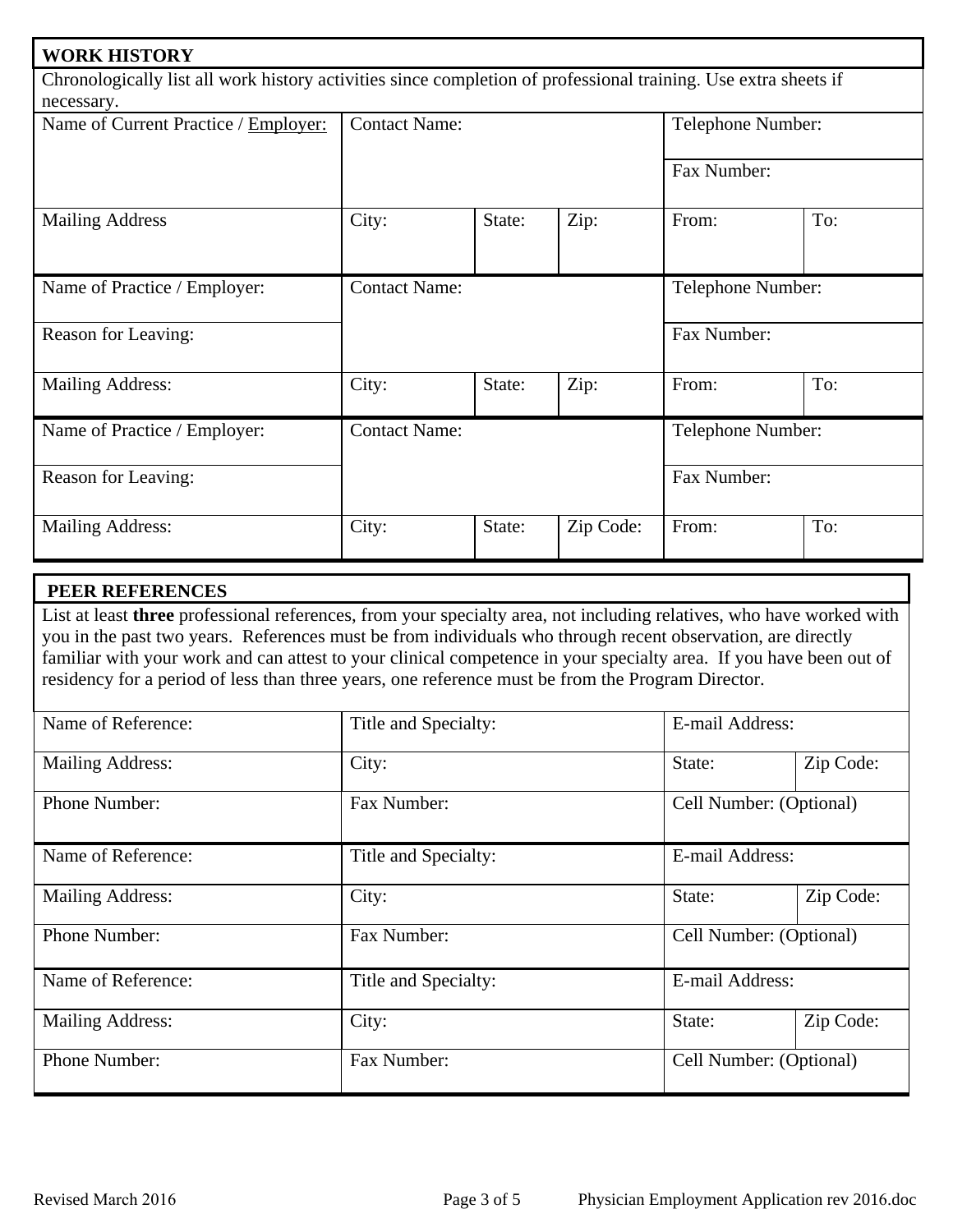## PROFESSIONAL AFFILIATIONS

Please list membership in all professional societies. Use extra sheets if necessary. You need not disclose membership in professional organizations that may reveal information regarding race, color, creed, gender identity, religion, national origin, citizenship, ancestry, age, or the presence of any sensory, mental, or physical disability; marital status, veteran status, sexual orientation, or any other protected status.

**Complete Name of Society:** 

Please answer all of the following questions. If you answer "yes" to any of the following questions in sections A through D, provide details on a separate sheet. If you attach additional sheets, sign and date each one.

| A.        | PROFESSIONAL SANCTIONS                                                                                                                                                                                                                                     |            |    |
|-----------|------------------------------------------------------------------------------------------------------------------------------------------------------------------------------------------------------------------------------------------------------------|------------|----|
| 1         | Have you ever been denied a license or had your license limited, suspended or revoked<br>to practice in any state?                                                                                                                                         | <b>YES</b> |    |
| 2.        | Have your hospital or clinic staff privileges ever been limited, suspended, denied or<br>revoked?                                                                                                                                                          | <b>YES</b> |    |
| 3.        | Have you ever been involved in any other activity that would create doubt about your<br>ability or right to practice?                                                                                                                                      | <b>YES</b> | N( |
| 4.        | Have you ever had your Drug Enforcement Administration Certificate or prescribing<br>privileges limited, suspended, or revoked by any state or federal agency?                                                                                             | <b>YES</b> |    |
|           | 5. Is there anything preventing you from complying with any professional requirement?                                                                                                                                                                      | <b>YES</b> |    |
|           | 6. Have you ever been discharged or requested to resign from any employment?                                                                                                                                                                               | <b>YES</b> |    |
| 7.        | Have you ever been convicted of Medicare or Medicaid fraud?                                                                                                                                                                                                | <b>YES</b> |    |
| <b>B.</b> | Family Care Network requires that all clinical staff, as a condition of<br><b>CRIMINAL HISTORY</b><br>employment, undergo state and federal criminal background checks. Convictions will not<br>necessarily exclude you from consideration for employment. |            |    |
| 1.        | Have you been convicted of a felony or released from prison within the past 10 years for<br>an offense that may reasonably relate to the job duties of the position for which you are<br>applying? If yes, explain fully.                                  | <b>YES</b> |    |
| C.        | <b>AFFIRMATION OF ABILITIES</b>                                                                                                                                                                                                                            |            |    |
| 1.        | Do you presently use any drugs illegally?                                                                                                                                                                                                                  | <b>YES</b> |    |
| 2.        | Can you perform the essential functions of the job for which you are applying, with or<br>without reasonable accommodation?                                                                                                                                | <b>YES</b> |    |
| D.        | LITIGATION AND MALPRACTICE COVERAGE HISTORY If you answer "Yes" to any of the<br>questions in this section, please provide details as specified on a separate sheet.                                                                                       |            |    |
| 1.        | Are there any professional malpractice claims being asserted against you now?                                                                                                                                                                              | <b>YES</b> |    |
| 2.        | Have you ever been denied professional liability coverage or has your coverage ever<br>been terminated, not renewed, restricted, or modified (e.g. reduced limits, restricted<br>coverage, surcharged)?                                                    | <b>YES</b> |    |